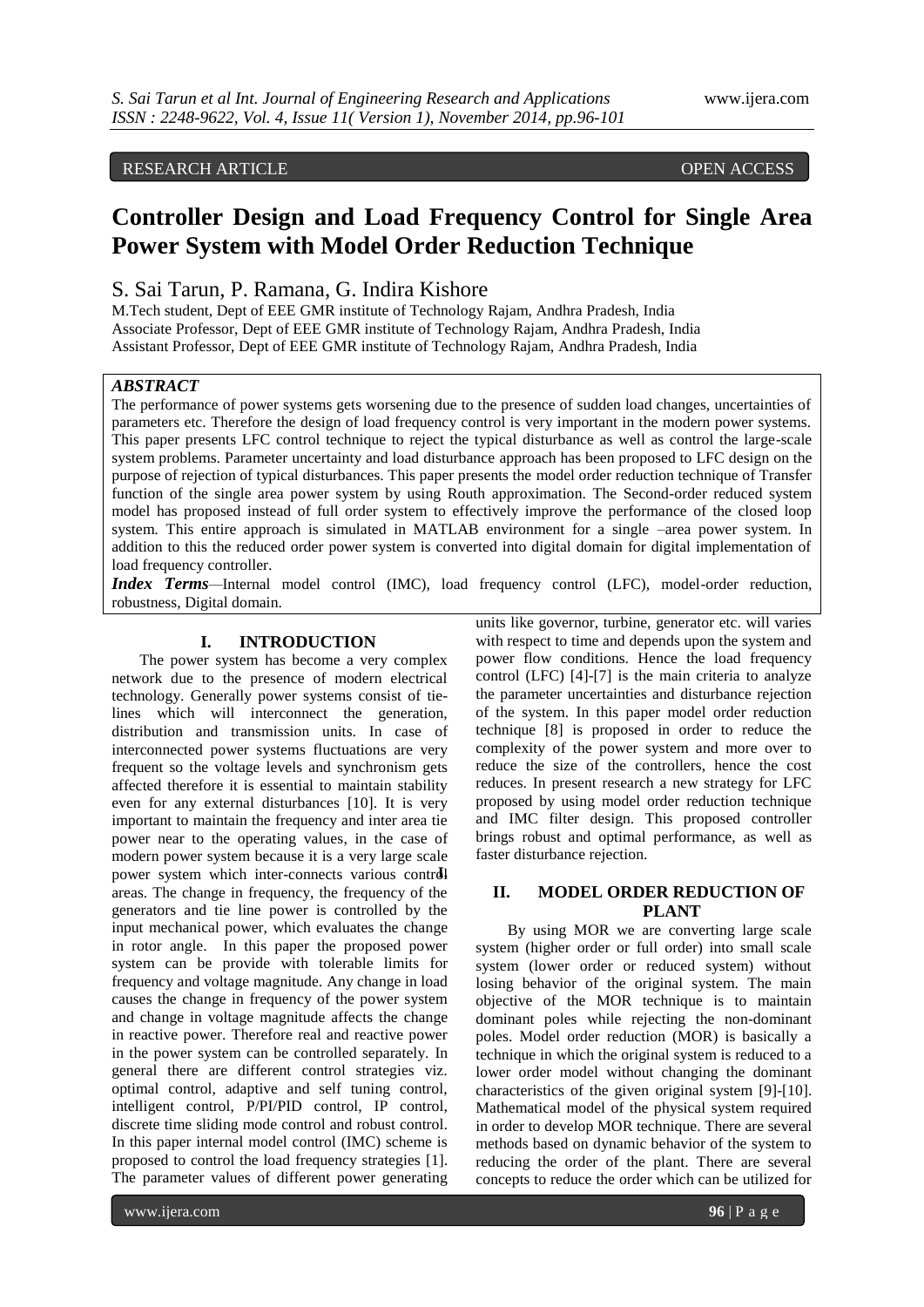SISO/MIMO systems to get the lower order system and further it is used to design specific controller. There are two methods for reducing the order viz. i) Routh and ii) pade approximations. Shamash introduced pade approximation (PA) to reduce the order of transfer function. This method provides correct steady state response but initial transient response is not good. Even the original system is stable, the stability of the model is may not be guaranteed [10]. Hutton and Fried land introduced Routh approximation technique; it preserves the high frequency characteristics and deals with the transient response of the model [13]. In this present study we deal with Routh approximation [10]-[11].

#### **III. LFC FOR SINGLE AREA POWER UNIT**

A single-area power system is a system which supplying power from a single generator to a single service-area. Generally power systems having complex non linear dynamic, at operating point these non linear dynamics can be linearized. Here we considering a single generator through which power is transferred to a single area. This single area power unit consists of governor  $G_g$  (s), turbine  $G_t$  (s), load  $G_p(s)$  and Here  $1/R$  is the droop characteristic, nothing but a feedback gain.

The dynamics of the subsystems are

$$
G_g(s) = (T_{G^s} + 1)^{-1}
$$
 (1)

$$
G_t(s) = (T_{T^s} + 1)^{-1}
$$
 (2)

$$
G_P(s) = K_P (T_{P^s} + 1)^{-1}
$$
\n(3)

The entire proposed system can be shown as  $\Delta f(s) = G(s)u(s) + G<sub>d</sub>(s)\Delta P<sub>d</sub>(s)$ 

$$
G_d(s) = \frac{G_p(s)}{1 + G_g(s)G_f(s)G_p(s)/R}
$$
 (5)

$$
G_d(s) = \frac{G_g(s)G_t(s)G_p(s)}{1 + G_s(s)G_t(s)G_p(s)}
$$
(5)

$$
G_d(s) = \frac{1 + G_s(s)G_t(s)G_p(s)/R}{1 + G_s(s)G_f(s)/R}
$$
 (6)

$$
= \frac{P}{(T_p T_T T_G) s^3 + (T_p T_T + T_T T_G + T_p T_T T_G) s^2 + (T_p + T_T + T_G) s + (1 + K_p/R)}
$$



Fig.1. Basic block diagram of a single area power system:

#### **IV. MODEL ORDER REDUCTION OF PLANT**

Even though by considering Single area power system by containing single generator still the order is in third- order, if we use this full order model the IMC controller design [12]-[13]will be in higher order, thereby converting this third order into second order reduced model of the single area- power system by using Routh approximation method. This equation (6) can be written as

$$
G(s) = \frac{K_P / A}{s^3 + (\frac{B}{A})s^2 + (\frac{C}{A})s + (\frac{D}{A})}
$$
(7)

Where,

(4)

$$
A = TPTTTG
$$
  
\n
$$
B = TPTT + TTTG + TPTG
$$
  
\n
$$
C = TP + TT + TG
$$
  
\n
$$
D = 1 + (\frac{KP}{R})
$$

The coefficients of the power series expansion can be expressed as ,

$$
G(s) = C_0 + C_1 s + C_2 s^2 + C_3 s^2 + \dots \dots \dots \tag{8}
$$
  
Where.

$$
C_0 = \frac{K_p}{D}, C_1 = -\frac{CK_p}{D^2}, C_2 = \left(\frac{C^2 - BD}{D^3}\right)K_p, C_3 = \left(\frac{2BCD - AD^2 - C^3}{D^4}\right)K_p
$$

$$
G(s) = \frac{K_P/A}{(\frac{D}{A}) + (\frac{C}{A})s + (\frac{B}{A})s^2 + s^3}
$$
(9)

TABLE-1  $\alpha$  and  $\beta$  table for Routh approximation method

| $\alpha$ table                                                       | table                     |
|----------------------------------------------------------------------|---------------------------|
| $\boldsymbol{B}$<br>D                                                | $K_{P}$                   |
| $\boldsymbol{A}$<br>$\overline{C}$<br>$\alpha_1 = \frac{D}{C}$       | $\beta_1 = \frac{K_P}{C}$ |
| $\frac{C^2}{BC - AD}$<br>$\alpha_{1}$ =<br>AD<br>B<br>$\overline{C}$ | $\beta_2=0$               |

#### **V. ROUTH APPROXIMATION METHOD**

By resembling the coefficients from Routh table, the reduced order model can be obtained. By considering the reduced second-order model  $G_{MR}^{Routh}(s)$  as  $(s)$  $(s) = \frac{P_2(s)}{P_2(s)}$  $\overline{c}$  $G_{MR}^{Routh}(s) = \frac{P_2(s)}{Q_2(s)}$ , where  $P_2(s)$  and  $Q_2(s)$  are the numerator and the denominator respectively. By reciprocating  $G_{MR}^{Routh}(s)$  using relation  $\tilde{G}(s) = \frac{1}{s} G(\frac{1}{s})$  $\widetilde{G}(s) = \frac{1}{S} G(\frac{1}{S})$ , thus reciprocating model *G*(*s*) become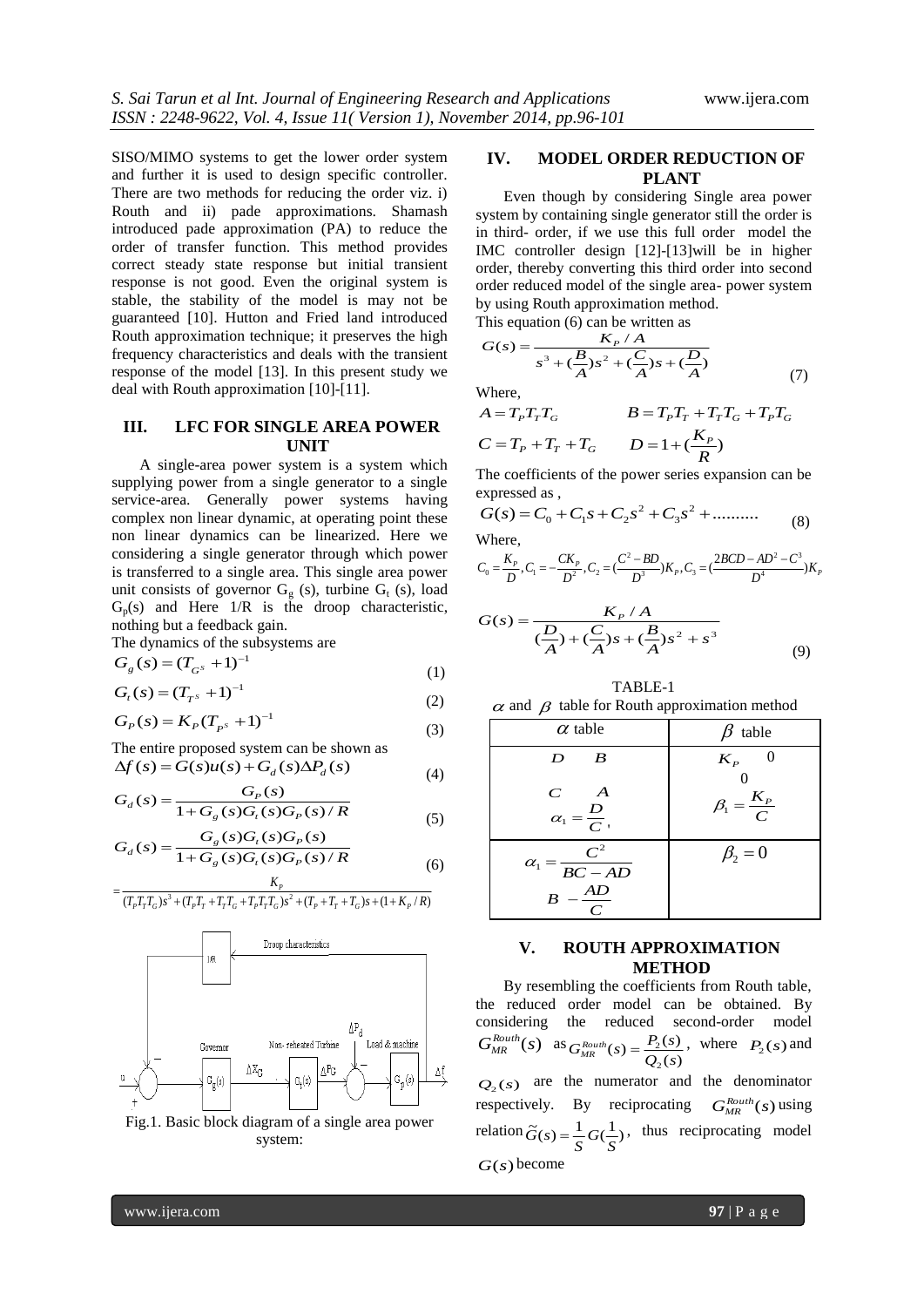$$
\widetilde{G}(s) = \frac{K_{P}s^{2}}{Ds^{3} + Cs^{2} + Bs + A} = \frac{P_{i}(s)}{Q_{i}(s)}
$$
\n(10)

$$
\widetilde{G}(s) = \frac{P_i(s)}{Q_i(s)} = \sum_{t=1}^n \beta_t \prod_{j=1}^i F_j(s)
$$
\n(11)

Where

 $\beta_t$  (t=1,2) are constants  $F_j(s)$  (j=1,2) contains  $\alpha_j$ terms. Then we need to calculate  $\alpha$  and  $\beta$  tables corresponding to  $\tilde{G}(s)$  shown in above table I. The complete study and estimation of  $\alpha$  and  $\beta$  tables are given in [16]. These  $\alpha$  and  $\beta$  terms provides reciprocated numerator  $\widetilde{P}_2(s)$  and  $\widetilde{Q}_2(s)$ denominator for second-order reduced model are<br> $\tilde{P}$  (c) =  $\theta + \alpha \theta$  s

$$
\widetilde{P}_2(s) = \beta_2 + \alpha_2 \beta_1 s \tag{12}
$$
\n
$$
\widetilde{P}_2(s) = 1 + \alpha_2 s + \alpha_3 s^2
$$

$$
\widetilde{Q}_2(s) = 1 + \alpha_2 s + \alpha_1 \alpha_2 s^2 \tag{13}
$$

By replacing the values of  $\alpha$  and  $\beta$  in  $\tilde{P}_2(s)$  and

$$
\widetilde{Q}_2(s)
$$
, we can obtain  
\n
$$
\widetilde{P}_2(s) = \frac{CK_p S}{(BC - AD)}
$$
\n(14)

$$
\tilde{Q}_2(s) = 1 + C^2 s / (BC - AD) + C D s^2 / (BC - AD) \tag{15}
$$

By reciprocating the above the equation we can get the required final reduced order

$$
G_{MR}^{Routh}(s) = \frac{CK_P/(BC - AD)}{s^2 + (\frac{C^2}{BC - AD})s + CD/(BC - AD)}
$$
(16)

### **VI. INTERNAL MODEL CONTROL THEORY**



Fig. 2. Basic IMC structure.

In single-area power system, IMC based PID controller for load frequency control has proposed by Tan. Various control strategies are there to design a robust load frequency controller (LFC). However in those controlling strategies the power full directional controlling strategy called internal model control (IMC) gets an wide-ranging research in electrical engineering . This set of control method is known to demonstrate robustness, as well as it gives easy understandable approach. However, IMC has a disturbance rejection and also possible to optimize system performance for load disturbance rejection.

As we know that the modern power system is a interconnected model therefore the order of the system and number of controllers are increased. In this particular instance the modern control of IMC plays an important role in order to reduce the order as well as the complexity of the modern power system. hence the size and cost of the system is reduced.

The basic IMC structure is illustrated in Fig. 2. The structure is distinguished by a real plant to be controlled G(s) the feedback controller Q(s), and an internal- model  $G_M(s)$ . The error has been produced based on the difference between the outputs of  $G(s)$ and  $G<sub>M</sub>(s)$ .

Steps for designing IMC controller as follows:

#### **Step1:** model the Factor as

$$
G_M(s) = G_{M+(s)}G_{M-(s)}
$$
\nWhere,

\n
$$
(17)
$$

 $G_{M+(S)}$  = non-minimum phase and

 $G_{M-(S)}$  = minimum phase.

**Step2:** IMC controller defined as

$$
Q(s) = G_{M-(s)}^{-1} F(s)
$$
\nWhere

\n
$$
(18)
$$

 $F(s)$ = low-pass filter and is commonly defined as

$$
F(s) = (1 + \lambda_s)^{-n} \tag{19}
$$

Here  $\lambda$  is a tuning parameter, the speed of the closed-loop system adjusted and also plant/model mismatch is removed by this tuning parameter. Hence

choosing the proper value of  $\lambda$  makes the system robustness.

#### **VII. SIMULATION RESULTS**

By considering the IEEE standard values of parameters for the single area power system can be taken as

$$
K_P = 120, T_P = 20, T_T = 0.3, T_G = 0.08, R = 2.4
$$
  
therefore by using G(s) equation we get transfer  
function as below

$$
G(s) = \frac{120}{0.48S^3 + 7.624S^2 + 20.38S + 51}
$$

This single area power system transfer function is in the form of third order under damped system without applying any control technique. Now, if we apply the model order reduction techniques to the above third order transfer function, it can be reduced into second order transfer function of the single area power system.

$$
G_{MR}^{Round} = \frac{18.68}{S^2 + 3.173S + 7.94}
$$

The step responses for both higher order and reduced order are compared as shown below, it is clear that the Response of the response of the original system is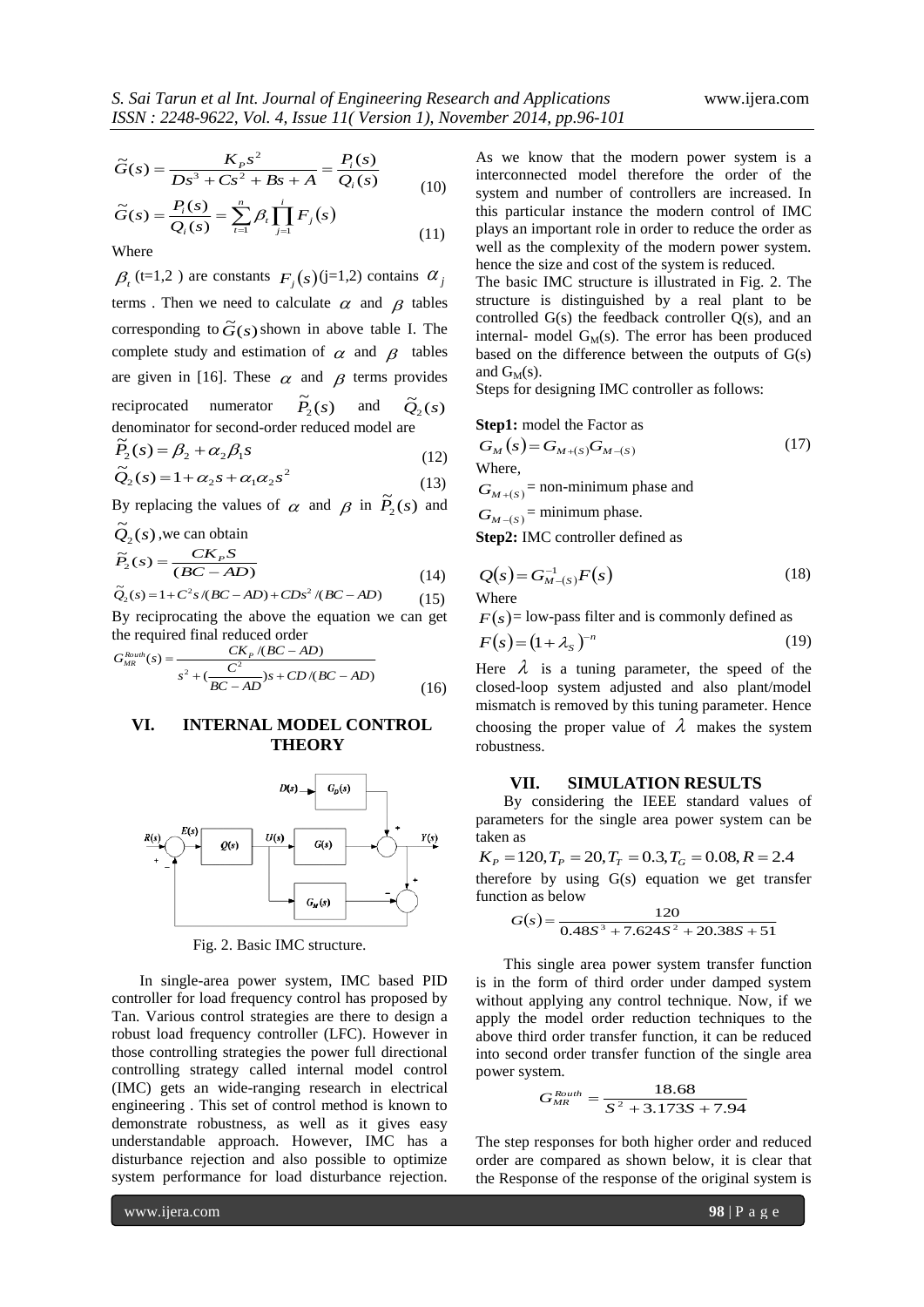almost equal to the reduced order system. hence the response of Routh approximation is good.



Fig.3. Comparing the step responses of both original and reduced order model. Without IMC

TABLE-2 Parameter Values of Higher Order and Reduced Order Without Controller

|                      | S         | $S-R$     |
|----------------------|-----------|-----------|
| Peak amplitude       | 1.18      | 1.18      |
| % over shoot(sec)    | 18.4(0.9) | 18.4(0.7) |
| <b>Settling time</b> | 4.35      | 2.97      |
| <b>Rise time</b>     | 0.428     | 0.356     |
| Phase margin(deg)    | 41.4      | 62.1      |
| Delay margin(sec)    | 0.15(4.6) | 0.2(5.24) |
| Peak gain(db)        | 4.63      | 3.03      |

# **VIII. MOR RESULTS WITH IMC CONTROLLER**



Fig.4. Comparing the step response and bode of both original and reduced order model. With IMC

 TABLE -3 Parameter Values for Higher Order and Reduced Order With IMC

|                                   | S         | $S-R$     |  |
|-----------------------------------|-----------|-----------|--|
| Peak amplitude                    | 1.18      | 1.18      |  |
| % over shoot(sec)                 | 18.4(0.9) | 18.4(0.7) |  |
| <b>Settling time</b>              | 4.35      | 2.97      |  |
| <b>Rise time</b>                  | 0.428     | 0.356     |  |
| Phase margin(deg)                 | 41.4      | 62.1      |  |
| Delay margin(sec)                 | 0.15(4.6) | 0.2(5.24) |  |
| Peak gain(db)                     | 4.63      | 3.03      |  |
| Phase cross over frequent<br>ency | 4.64      | 4.24      |  |

TABLE-4 Performance of Original and Reduced Order System with Different Types of Controllers

| Type | 1.1                        | Origio           | Reduc             |
|------|----------------------------|------------------|-------------------|
|      |                            | nal(S)           | ed                |
|      |                            |                  | Order             |
|      |                            |                  | $(S_R)$           |
| P    | <b>Rise Time</b>           | 0.329S           | 0.291S            |
|      | Peak Amplitude             | 0.767            | 0.85              |
|      | % Peak Overshoot           | 44.9             | 32.4              |
|      | <b>Settling Time</b>       | 4.2S             | 2.35S             |
|      | Final Value                | 1                | 1                 |
|      | Phase Margin               | $\overline{120}$ | 102               |
|      | Gain Margin                | 11.4             | 11.4              |
|      | Phase Crossover            | 3.23             | $\overline{4.38}$ |
|      | Frequency                  |                  |                   |
|      | Gain Crossover             | 6.52             | 6.52              |
|      | Frequency                  |                  |                   |
| PI   | <b>Rise Time</b>           | 3.48             | 0.822             |
|      | Peak Amplitude             | $\mathbf{1}$     | $\overline{1.12}$ |
|      | % Overshoot                | $\theta$         | 11.7              |
|      | <b>Settling Time</b>       | 4.39             | 4.39              |
|      | Final Value                | 1                | 1                 |
|      | Phase Margin               | 120              | 120               |
|      | Gain Margin                | 11.2             | 8.55              |
|      | <b>Phase Crossover</b>     | 1.51             | 1.51              |
|      | Frequency                  |                  |                   |
|      | Gain Crossover             | 2.59             | 3.57              |
|      | Frequency                  |                  |                   |
| PID  | <b>Rise Time Peak</b>      | 0.357            | 0.357             |
|      | Amplitude % Overshoot      | 1.08             | 1.22              |
|      | <b>Settling Time Final</b> | 8.47             | 22.4              |
|      | Value Phase Margin         | 2.061            | 3.41              |
|      | Gain Margin Phase          | 114              | 60.6              |
|      | <b>Crossover Frequency</b> | 3.84             | 4.99              |
|      | Gain Crossover             |                  |                   |

www.ijera.com **99** | P a g e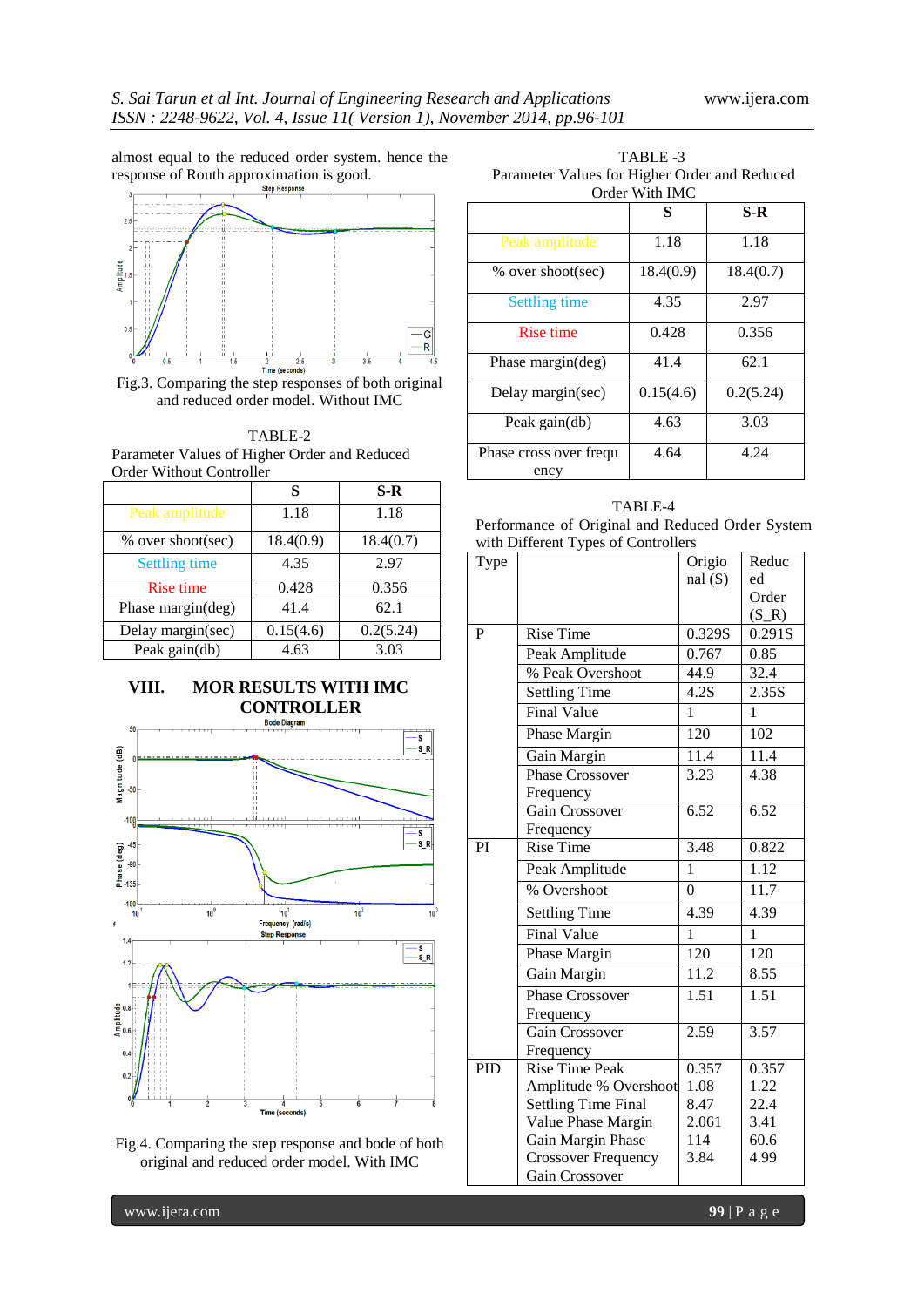|                | Frequency                  |                |                  |
|----------------|----------------------------|----------------|------------------|
| PID-           | <b>Rise Time Peak</b>      | 0.332          | 0.332            |
| $\overline{c}$ | Amplitude % Overshoot      | 1.33           | 1.36             |
|                | <b>Settling Time Final</b> | 32.6           | 35.6             |
|                | Value Phase Margin         | 7.11           | 4.631            |
|                | Gain Margin Phase          | 22.6           | 45.8             |
|                | <b>Crossover Frequency</b> |                |                  |
|                | Gain Crossover             | 4.53           | 5.37             |
|                | Frequency                  |                |                  |
| PID-           | <b>Rise Time Peak</b>      | 0.317          | 0.234            |
| 3              | Amplitude % Overshoot      | 1.35           | 1.44             |
|                | <b>Settling Time Final</b> | 34.7           | 44.3             |
|                |                            |                |                  |
|                | Value Phase Margin         | 5.21           | 4.2              |
|                | Gain Margin Phase          | 1              | 1                |
|                | <b>Crossover Frequency</b> | 30.5           | 47.3             |
|                | Gain Crossover             | 5.65           | 7.12             |
|                | Frequency                  |                |                  |
| PID-           | <b>Rise Time Peak</b>      | 0.353          | 0.356            |
| 4              | Amplitude % Overshoot      | 1.18           | 1.1818           |
|                | <b>Settling Time Final</b> | 18             | 2.971            |
|                | Value Phase Margin         | 4.35           | 72.1             |
|                | Gain Margin Phase          | 1              | 5.24             |
|                | <b>Crossover Frequency</b> | 41.4           |                  |
|                | Gain Crossover             | 4.64           |                  |
|                | Frequency                  |                |                  |
| PID-           | <b>Rise Time</b>           | 0.275          | 0.275            |
| 5              |                            | 1.367          | 1.14             |
|                | Peak Amplitude             |                |                  |
|                | % Overshoot                | 37             | 14               |
|                | <b>Settling Time</b>       | 3.13           | 1.59             |
|                | <b>Final Value</b>         | $\mathbf{1}$   | 1                |
|                | Phase Margin               | 169            | 167              |
|                | Gain Margin                |                |                  |
|                | <b>Phase Crossover</b>     | 1.81           | 1.99             |
|                | Frequency                  |                |                  |
|                | Gain Crossover             |                |                  |
|                | Frequency                  |                |                  |
| PID-           | <b>Rise Time</b>           | 0.267          | 0.202            |
| 6              | Peak Amplitude             | 1.43           | 1.48             |
|                | % Overshoot                | 43             | 48               |
|                | <b>Settling Time</b>       | 5.46           | 4.33             |
|                | <b>Final Value</b>         | 1              | 1                |
|                | Phase Margin               | 32.2           | 51.4             |
|                | Gain Margin                |                |                  |
|                |                            |                |                  |
|                | Phase Crossover            | 6.29           | 7.9              |
|                | Frequency                  |                |                  |
|                | Gain Crossover             |                |                  |
|                | Frequency                  |                |                  |
| <b>IMC</b>     | <b>Rise Time Peak</b>      | 0.609          | 0.349            |
|                | Amplitude % Overshoot      | 1              | 1                |
|                | <b>Settling Time Final</b> | $\overline{0}$ | $\boldsymbol{0}$ |
|                | Value Phase Margin         | 1.22           | 0.607            |
|                | Gain Margin Phase          | 1              | 1                |
|                | <b>Crossover Frequency</b> |                |                  |
|                | Gain Crossover             | 18.9           | 18.9             |
|                | Frequency                  |                |                  |
|                |                            |                |                  |
|                |                            | 11.6           | 11.6             |



Fig 5. Response of original and reduced order system with PID controller

Similarly we can apply this method for any type of controllers as shown in above table, for example we consider PID controller

#### **IX. NOMENCLATURE OF POWER SYSTEM PARAMETERS**

 $\Delta P$ <sub>d</sub> *= load disturbance (p.u.MW)*

- *K*<sup>*p*</sup> = Electric system gain.
- $T_{p}$ = Electric system time constant (s).
- *TT* = Turbine time constant (s).

 $T_G$  = Governor time constant (s).

 $R =$  Speed regulation due to governor action (Hz/p.u.MW).

 $\Delta f(t)$  = Incremental frequency deviation (Hz).

 $\Delta P_G(t)$  = Incremental change in generator output

(p.u.MW).

 $\Delta X_G(t)$  = Incremental change in governor valve position

### **X. CONCLUSION**

A Load Frequency Controller with Model Order Reduction Technique for Single Area Power System has been designed. The reduced model order has been obtained by resembling the coefficients from Routh table. The dynamic equations of the plant were formulated using system identification tools, and then after used in the design of the load frequency controller. The performance of the closed loop system has effectively improved with Second-order reduced system model instead of full order system. The Second-order reduced system model has proposed instead of full order system to effectively improve the performance of the closed loop system with different types of controllers (P, PI, PID and IMC) with different types of tuning techniques. Parameter values for higher order and reduced order with IMC has been compared and also IMC controller has been